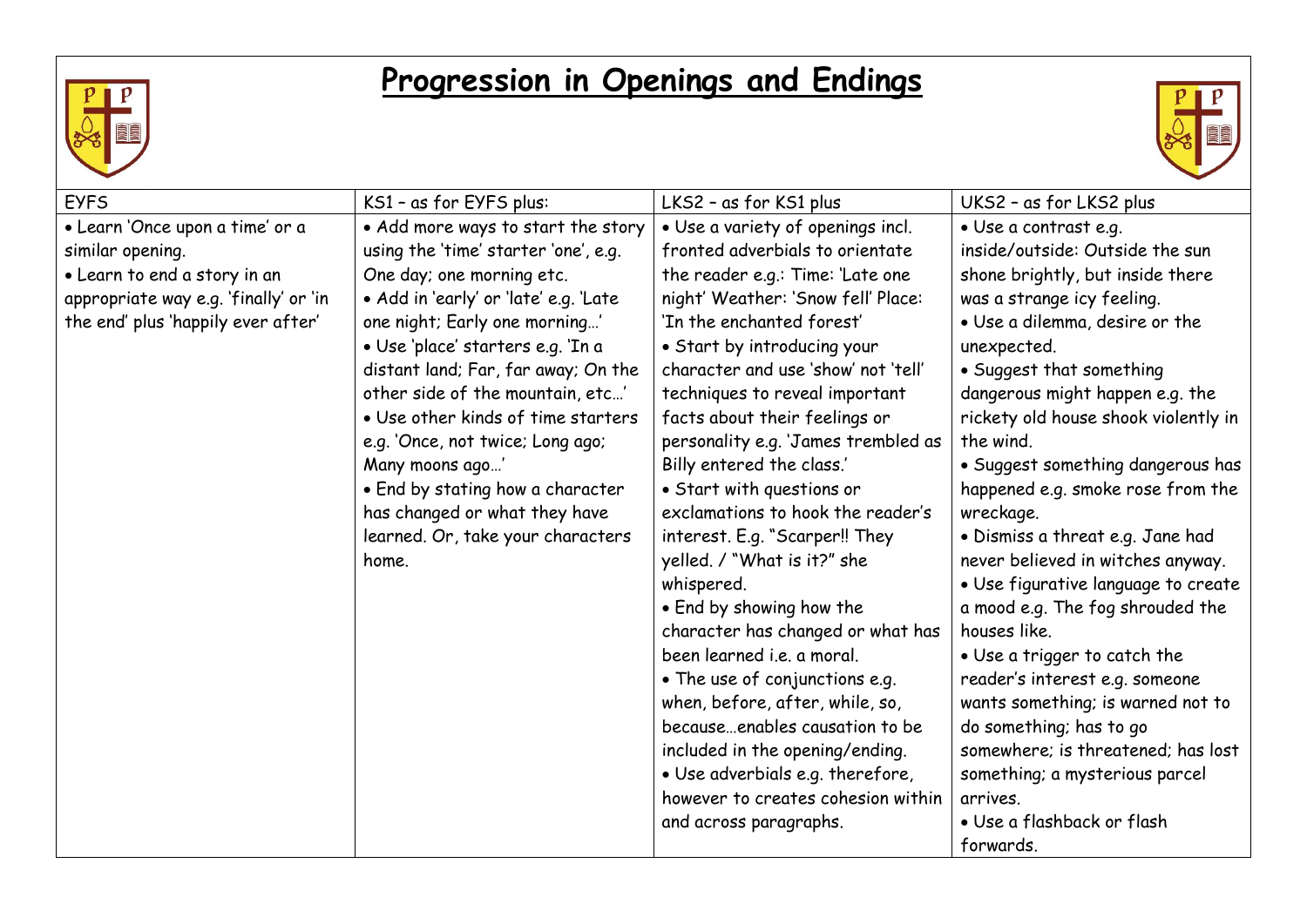|  | • Create cohesion and avoid       | • End by showing what the main       |
|--|-----------------------------------|--------------------------------------|
|  | repetition through the use of     | character(s) have learnt or how      |
|  | nouns and pronouns e.g. Sammy and | they have changed. Make a link       |
|  | John they the boys, the two       | back to the beginning. Have the      |
|  | friends                           | author comment on events.            |
|  | • Use paragraphs to organise      | · Use modals to suggest degrees      |
|  | openings/endings.                 | of possibility, e.g. They should     |
|  |                                   | never haveIf they were careful,      |
|  |                                   | the children might be able to        |
|  |                                   | • Adverbs can be used to suggest     |
|  |                                   | possibility, e.g. They were probably |
|  |                                   | going to be stuck there all night,   |
|  |                                   | they were definitely on the          |
|  |                                   | adventure of a lifetime              |
|  |                                   | • Parenthesis can be used to         |
|  |                                   | improve openings/endings by          |
|  |                                   | adding additional information        |
|  |                                   | through the use of brackets,         |
|  |                                   | dashes or commas. E.g. Our           |
|  |                                   | friends, now older and wiser, knew   |
|  |                                   |                                      |
|  |                                   | that they had been on the            |
|  |                                   | adventure of a lifetime.             |
|  |                                   | • The passive voice can be used to   |
|  |                                   | add additional information to        |
|  |                                   | openings or endings. e.g. it was     |
|  |                                   | possible that, the map was given     |
|  |                                   | to the children by                   |
|  |                                   | • Use the subjunctive mood to        |
|  |                                   | hypothesise, e.g. If the children    |
|  |                                   | were to get out of this situation,   |
|  |                                   | if only there were a way to solve    |
|  |                                   | this problem, I wished I were        |
|  |                                   | somewhere elseetc.                   |